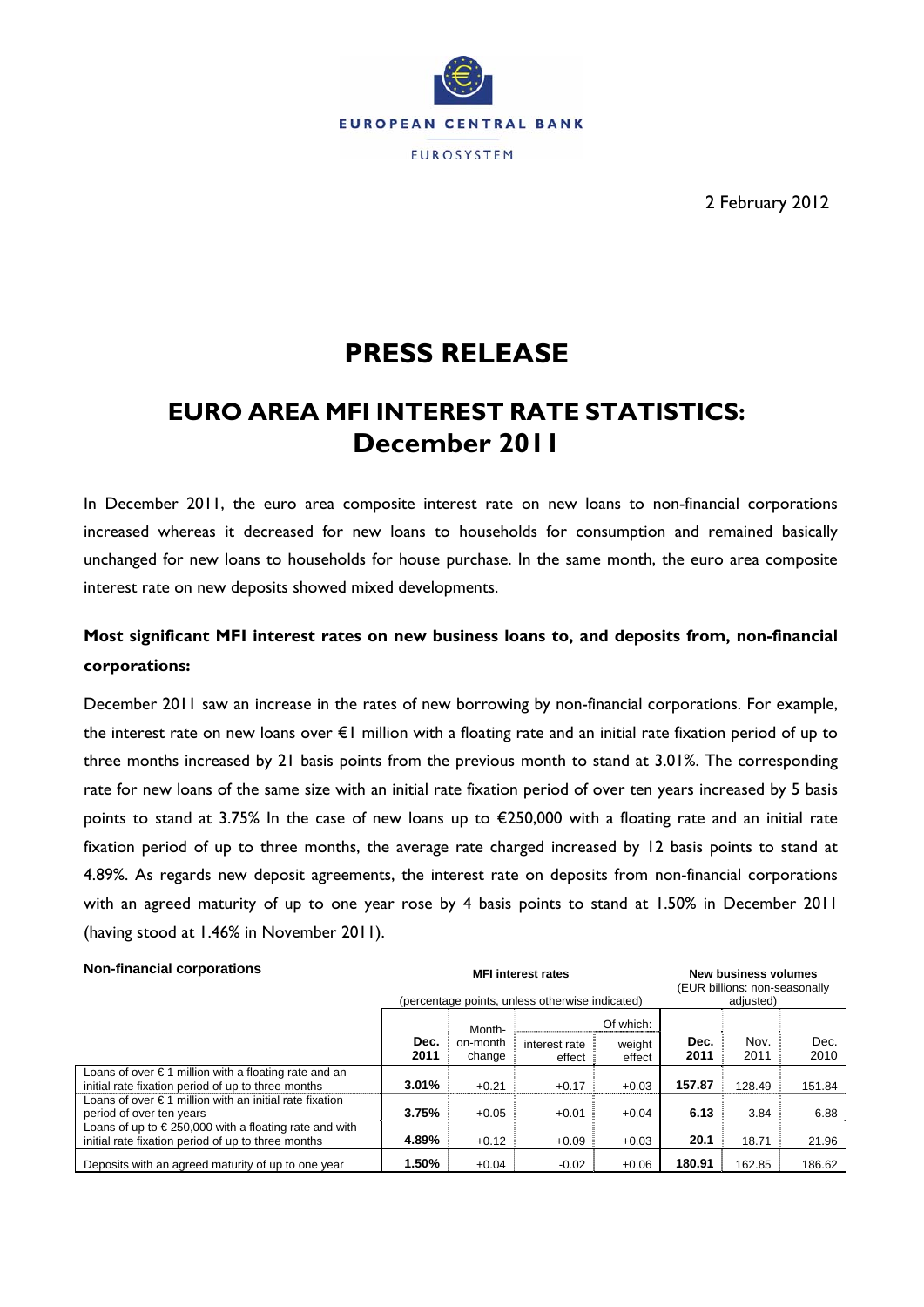### **Most significant MFI interest rates on new business loans to sole proprietors and unincorporated partnerships:**

The interest rate on new loans to sole proprietors and unincorporated partnerships with a floating rate or an initial rate fixation period of up to one year decreased by 9 basis points to stand at 4.13%.

| Sole proprietors and unincorporated<br>partnerships                  |              |                              | <b>MFI</b> interest rates<br>(percentage points, unless otherwise indicated) |                  | New business volumes<br>(EUR billions, non-seasonally<br>adjusted) |              |              |
|----------------------------------------------------------------------|--------------|------------------------------|------------------------------------------------------------------------------|------------------|--------------------------------------------------------------------|--------------|--------------|
|                                                                      | Dec.<br>2011 | Month-<br>on-month<br>change | Of which:<br>interest rate<br>effect                                         | weight<br>effect | Dec.<br>2011                                                       | Nov.<br>2011 | Dec.<br>2010 |
| Loans at floating rate and with fixation period of up to<br>one year | 4.13%        | $-0.09$                      | $-0.05$                                                                      | $-0.04$          | 5.79                                                               | 4.41         | 6.91         |

#### **Most significant MFI interest rates on new business loans to, and deposits from, households:**

In December 2011 the interest rate on new loans to households for consumption with a floating rate and an initial rate fixation period of up to one year fell by 28 basis points to stand at 5.27%. This was driven by both changes in national interest rates and in the corresponding weights of individual countries. In the same period, the overall rates of new borrowing by households with regard to housing loans remained basically unchanged. The interest rate on loans for house purchases with a floating rate and an initial rate fixation period of up to one year increased by 5 basis points to stand at 3.48%. Furthermore, the interest rate on loans with an initial rate fixation period of over ten years remained basically unchanged at 3.95% in December 2011.

Rates agreed on new deposits from households remained basically unchanged. The interest rate on deposits with an agreed maturity of up to one year remained basically unchanged. Finally, the interest rate on deposits redeemable at three months' notice also remained basically unchanged at 1.81% in December 2011.

| <b>Households</b>                                                                                       |              | <b>MFI</b> interest rates<br>(percentage points, unless otherwise indicated) |                                      | <b>New business volumes</b><br>(EUR billions, non-seasonally<br>adjusted) |              |              |              |  |  |
|---------------------------------------------------------------------------------------------------------|--------------|------------------------------------------------------------------------------|--------------------------------------|---------------------------------------------------------------------------|--------------|--------------|--------------|--|--|
|                                                                                                         | Dec.<br>2011 | Month-<br>on-month<br>change                                                 | Of which:<br>interest<br>rate effect | weight<br>effect                                                          | Dec.<br>2011 | Nov.<br>2011 | Dec.<br>2010 |  |  |
| Loans for consumption with a floating rate and an initial<br>rate fixation period of up to one year     | 5.27%        | $-0.28$                                                                      | $-0.14$                              | $-0.15$                                                                   | 3.81         | 3.67         | 3.69         |  |  |
| Loans for house purchases with a floating rate and an<br>initial rate fixation period of up to one year | 3.48%        | $+0.05$                                                                      | $+0.03$                              | $+0.02$                                                                   | 15.46        | 14.11        | 24.63        |  |  |
| Loans for house purchases with an initial rate fixation<br>period of over ten years                     | 3.95%        | $+0.01$                                                                      | $-0.02$                              | $+0.03$                                                                   | 20.36        | 15.14        | 28.00        |  |  |
| Deposits with an agreed maturity of up to one year                                                      | 2.78%        | $-0.01$                                                                      | $+0.04$                              | $-0.04$                                                                   | 102.81       | 104.53       | 96.40        |  |  |
| Deposits redeemable at notice of up to three months*                                                    | 1.81%        | $+0.01$                                                                      | $+0.01$                              | 0.00                                                                      | 1.904.48     | 1.884.39     | 1.860.45     |  |  |

\* For this instrument category, the concept of new business is extended to the whole outstanding amounts and therefore it is not comparable with the business volumes of the other categories; households and non-financial corporations are merged and allocated to the household sector. Volume data derives from ECB MFI Balance Sheet Items Statistics.

#### *Notes*

 *The first paragraph of the press release is based on the arithmetic average of MFI interest rates, weighted by new business volumes, for the following four categories: loans to and deposits from households, and loans to and deposits from non-financial corporations. The rest of the press release presents statistical information derived from a subset of the available MFI interest rate statistics. The full set of statistics can be downloaded from the "MFI interest rates" part of the "Money, banking and financial markets" section of the ECB's Statistical Data*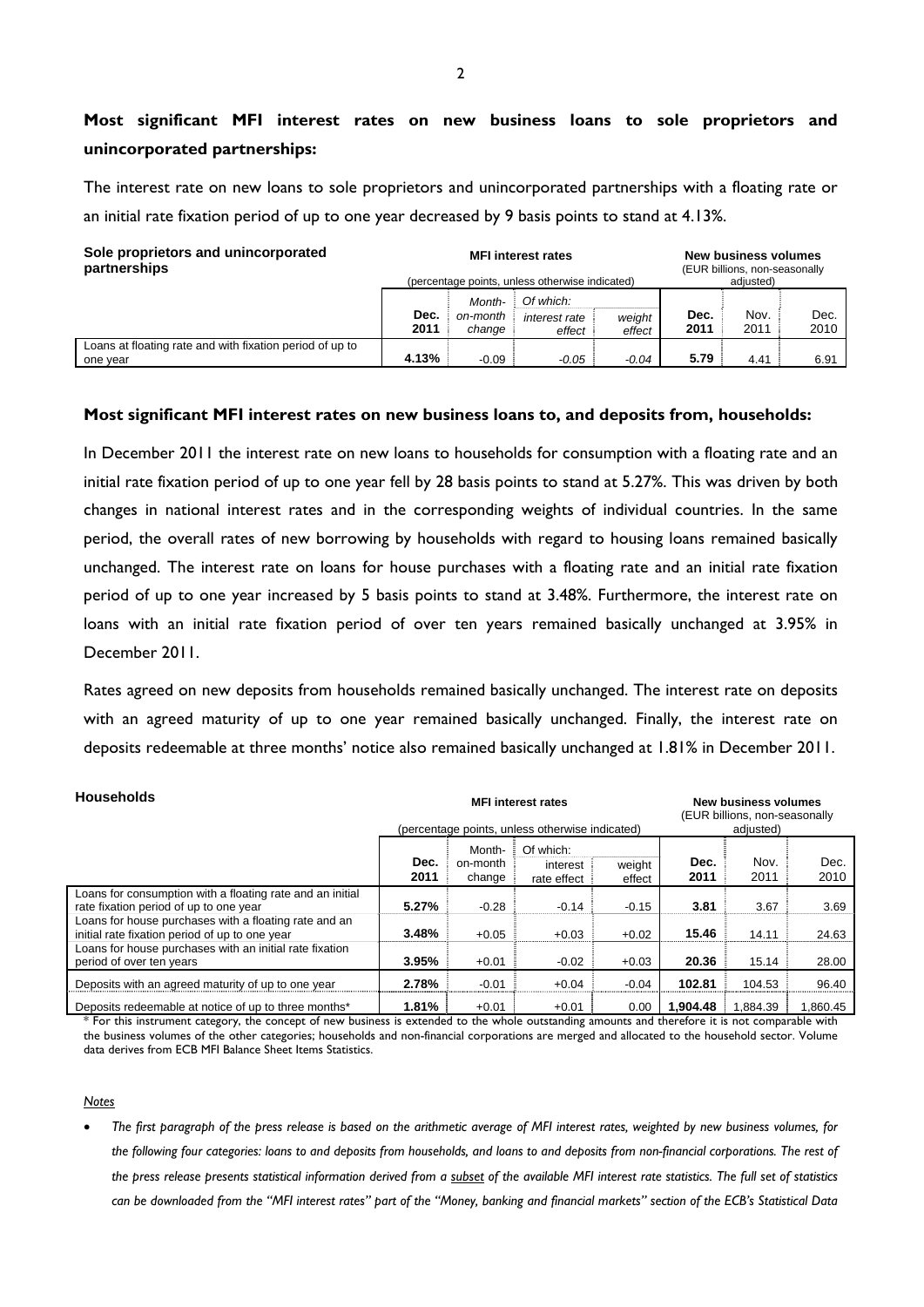*Warehouse (see http://sdw.ecb.europa.eu). More detailed information on MFI interest rate statistics, including the release calendar, is available from the "Bank interest rates" part of the "Monetary and financial statistics" section of the ECB's statistics website (see http://www.ecb.europa.eu/stats).* 

- In this press release, loans are categorised on the basis of their initial rate fixation period i.e. the period of time at the start of the *contract during which the interest rate will not change. Floating rate is defined as the interest rate that is subject to revisions on a continuous basis or at the discretion of the MFI. .*
- *For MFI interest rate statistics, "new business" refers to any new agreement between a customer and an MFI, while "outstanding amounts" refers to the stock of all deposits and all loans at a specific moment in time.*
- *In this press release "up to" means "up to and including"'.*
- *Interest rates on new business are weighted on the basis of the size of the individual agreements. This is done both by the reporting agents and when computing the national and euro area averages. Thus, in addition to changes in actual interest rates, changes in average euro area interest rates for new business also reflect changes in the weights of individual countries' new business for the instrument categories concerned. The "interest rate effect" and the "weight effect" presented in this press release are derived from the Bennet index, which allows month-on-month developments in euro area aggregate rates resulting from changes in individual country rates (the "interest rate effect") to be disentangled from those caused by changes in the weights of individual euro area countries' contribution (the "weight effect").*
- *In addition to monthly euro area MFI interest rate statistics for December 2011, this press release incorporates minor revisions to data for previous periods. Unless otherwise indicated, these euro area statistics cover the EU Member States that had adopted the euro at the time to which the data relate. Thus, these statistics include Greece as of January 2001, Slovenia as of January 2007, Cyprus and Malta as of January 2008, Slovakia as of January 2009 and Estonia as of January 2011.*

### **European Central Bank**

Directorate Communications - Press and Information Division Kaiserstraße 29, D-60311 Frankfurt am Main Tel.: +49 69 1344 7455, Fax: +49 69 1344 7404

Internet: http://www.ecb.europa.eu

**Reproduction is permitted provided that the source is acknowledged.**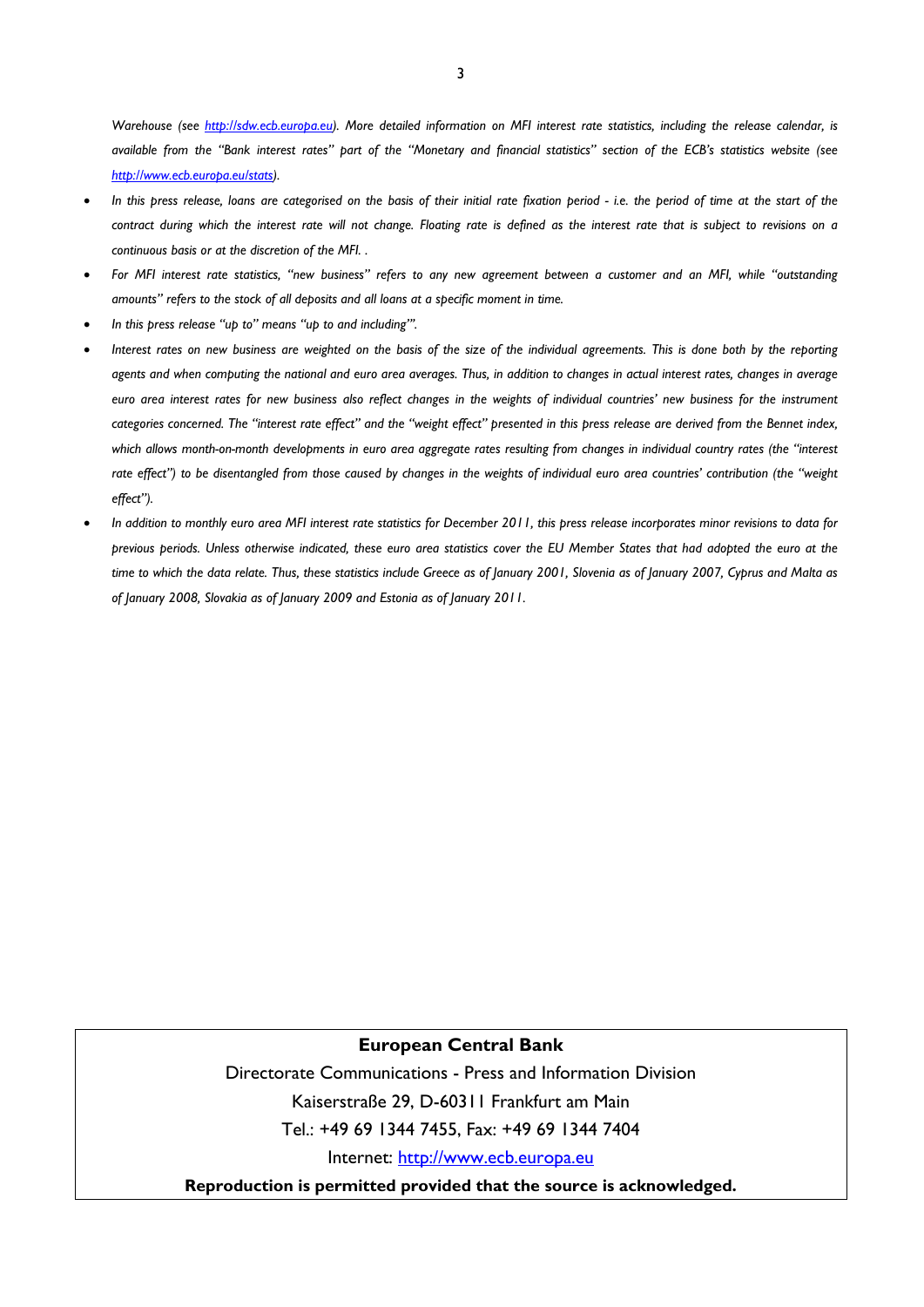#### **Table 1 MFI interest rates on new euro-denominated loans to euro area non-financial corporations 1)** es per annum; period average rates; new busi

|                                                                                            | 2010  | 2011  | 2011  | 2011 | 2011 | 2011       | 2011  | 2011  | 2011  | 2011  | 2011  | 2011  | 2011  |
|--------------------------------------------------------------------------------------------|-------|-------|-------|------|------|------------|-------|-------|-------|-------|-------|-------|-------|
|                                                                                            | Dec.  | Jan.  | Feb.  | Mar. | Apr. | <b>May</b> | June  | July  | Aug.  | Sep.  | Oct.  | Nov.  | Dec.  |
| Loans to non-financial corporations                                                        |       |       |       |      |      |            |       |       |       |       |       |       |       |
| Revolving loans and overdrafts, convenience and extended credit card debt <sup>2),3)</sup> | 3.86  | 4.00  | 4.01  | 4.01 | 4.13 | 4.16       | 4.27  | 4.27  | 4.34  | 4.41  | 4.46  | 4.44  | 4.46  |
| Revolving loans and overdrafts <sup>2)</sup>                                               | 3.99  | 4.11  | 4.12  | 4.12 | 4.25 | 4.30       | 4.41  | 4.43  | 4.49  | 4.55  | 4.60  | 4.61  | 4.66  |
| Extended credit card debt <sup>2)</sup>                                                    | 10.93 | 10.80 | 10.91 | 7.73 | 8.20 | 10.49      | 10.83 | 10.74 | 10.81 | 10.98 | 11.11 | 12.25 | 11.32 |
| Up to EUR 250,000 <sup>4)</sup>                                                            |       |       |       |      |      |            |       |       |       |       |       |       |       |
| Floating rate and initial rate fixation period of up to three months                       | 3.81  | 3.82  | 3.98  | 4.02 | 4.07 | 4.18       | 4.23  | 4.38  | 4.44  | 4.59  | 4.70  | 4.77  | 4.89  |
| Floating rate and up to one year, original maturity over one year                          | 3.74  | 3.70  | 3.91  | 4.07 | 4.14 | 4.29       | 4.35  | 4.46  | 4.56  | 4.67  | 4.78  | 5.00  | 5.07  |
| Over three months and up to one year initial rate fixation                                 | 3.99  | 4.07  | 4.21  | 4.39 | 4.47 | 4.65       | 4.68  | 4.79  | 4.94  | 4.94  | 5.10  | 5.26  | 5.17  |
| Over one and up to three years initial rate fixation                                       | 4.42  | 4.35  | 4.48  | 4.63 | 4.73 | 4.79       | 4.74  | 4.79  | 4.85  | 4.79  | 4.86  | 4.98  | 4.91  |
| Over three and up to five years initial rate fixation                                      | 4.64  | 4.63  | 4.89  | 5.00 | 5.05 | 5.14       | 5.16  | 5.10  | 5.03  | 4.94  | 4.99  | 5.10  | 5.04  |
| Over five and up to ten years initial rate fixation                                        | 4.09  | 4.03  | 4.39  | 4.49 | 4.57 | 4.67       | 4.67  | 4.68  | 4.58  | 4.46  | 4.56  | 4.66  | 4.58  |
| Over ten years initial rate fixation                                                       | 3.73  | 3.88  | 3.94  | 4.02 | 4.15 | 4.19       | 4.44  | 4.44  | 4.35  | 4.31  | 4.27  | 4.26  | 4.27  |
| Over an amount of EUR 250,000 and up to EUR 1 million <sup>4)</sup>                        |       |       |       |      |      |            |       |       |       |       |       |       |       |
| Floating rate and up to three months initial rate fixation                                 | 2.93  | 2.87  | 2.95  | 3.02 | 3.17 | 3.26       | 3.27  | 3.43  | 3.40  | 3.45  | 3.46  | 3.47  | 3.75  |
| Floating rate and up to one year, original maturity over one year                          | 3.22  | 3.09  | 3.29  | 3.44 | 3.48 | 3.68       | 3.75  | 3.83  | 3.84  | 3.86  | 3.95  | 4.13  | 4.20  |
| Over three months and up to one year initial rate fixation                                 | 3.52  | 3.39  | 3.51  | 3.74 | 3.87 | 4.03       | 4.03  | 4.18  | 4.25  | 4.19  | 4.36  | 4.55  | 4.58  |
| Over one and up to three years initial rate fixation                                       | 3.33  | 3.22  | 3.42  | 3.59 | 3.65 | 3.74       | 3.70  | 4.13  | 3.70  | 3.44  | 3.59  | 3.53  | 3.86  |
| Over three and up to five years initial rate fixation                                      | 3.92  | 3.98  | 4.14  | 4.26 | 4.36 | 4.43       | 4.36  | 4.39  | 4.18  | 4.10  | 4.06  | 4.04  | 4.04  |
| Over five and up to ten years initial rate fixation                                        | 3.82  | 3.71  | 3.89  | 4.06 | 4.13 | 4.21       | 4.23  | 4.29  | 4.08  | 4.02  | 4.01  | 4.06  | 4.02  |
| Over ten years initial rate fixation                                                       | 3.74  | 3.85  | 3.85  | 4.07 | 4.18 | 4.24       | 4.26  | 4.36  | 4.26  | 4.04  | 4.08  | 3.94  | 3.93  |
| Over an amount of EUR 1 million <sup>4)</sup>                                              |       |       |       |      |      |            |       |       |       |       |       |       |       |
| Floating rate and up to three months initial rate fixation                                 | 2.52  | 2.37  | 2.55  | 2.53 | 2.72 | 2.65       | 2.78  | 2.88  | 2.80  | 2.84  | 2.98  | 2.81  | 3.01  |
| Floating rate and up to one year, original maturity over one year                          | 2.81  | 2.69  | 2.96  | 2.94 | 3.11 | 3.16       | 3.28  | 3.36  | 3.29  | 3.23  | 3.29  | 3.29  | 3.45  |
| Over three months and up to one year initial rate fixation                                 | 2.83  | 2.90  | 3.06  | 3.26 | 3.31 | 3.37       | 3.49  | 3.45  | 3.56  | 3.44  | 3.55  | 3.69  | 3.76  |
| Over one and up to three years initial rate fixation                                       | 2.69  | 2.64  | 2.96  | 3.00 | 3.38 | 3.17       | 3.50  | 3.46  | 3.70  | 3.74  | 3.85  | 3.51  | 3.11  |
| Over three and up to five years initial rate fixation                                      | 3.02  | 3.55  | 3.86  | 3.61 | 3.78 | 3.63       | 3.61  | 3.98  | 3.99  | 3.63  | 3.89  | 3.92  | 3.95  |
| Over five and up to ten years initial rate fixation                                        | 3.54  | 3.67  | 3.88  | 3.84 | 4.36 | 3.65       | 2.77  | 4.09  | 3.87  | 3.64  | 3.60  | 3.60  | 3.75  |
| Over ten years initial rate fixation                                                       | 3.48  | 3.85  | 3.75  | 3.84 | 4.15 | 4.11       | 4.00  | 3.24  | 4.06  | 3.74  | 3.71  | 3.71  | 3.75  |
| Up to an amount of EUR 1 million <sup>4)</sup>                                             |       |       |       |      |      |            |       |       |       |       |       |       |       |
| Floating rate and up to one year initial rate fixation                                     | 3.50  | 3.46  | 3.60  | 3.70 | 3.78 | 3.91       | 3.94  | 4.09  | 4.10  | 4.18  | 4.27  | 4.34  | 4.47  |
| Over one and up to five years initial rate fixation                                        | 4.18  | 4.15  | 4.37  | 4.49 | 4.57 | 4.69       | 4.62  | 4.74  | 4.60  | 4.49  | 4.56  | 4.61  | 4.62  |
| Over five years initial rate fixation                                                      | 3.86  | 3.86  | 4.03  | 4.19 | 4.28 | 4.35       | 4.39  | 4.45  | 4.31  | 4.19  | 4.23  | 4.22  | 4.17  |
| Over an amount of EUR 1 million <sup>4)</sup>                                              |       |       |       |      |      |            |       |       |       |       |       |       |       |
| Floating rate and up to one year initial rate fixation                                     | 2.59  | 2.45  | 2.62  | 2.63 | 2.80 | 2.75       | 2.92  | 3.00  | 2.90  | 2.92  | 3.05  | 2.92  | 3.15  |
| Over one and up to five years initial rate fixation                                        | 2.82  | 2.95  | 3.29  | 3.20 | 3.52 | 3.35       | 3.54  | 3.70  | 3.82  | 3.71  | 3.87  | 3.70  | 3.39  |
| Over five years initial rate fixation                                                      | 3.50  | 3.74  | 3.81  | 3.84 | 4.27 | 3.82       | 3.29  | 3.71  | 3.96  | 3.69  | 3.65  | 3.65  | 3.75  |

Source: ECB MFI interest rate statistics. 1) In this table, 'up to' means 'up to and including'. 2) For this instrument category, new business and outstanding amounts coincide; end-of-period rates.

3) Data as of June 2010 may not be fully comparable with earlier data owing to methodological changes arising from the implementation of: (i) Regulations ECB/2008/32 and (ii) ECB/2009/7 amending Regulation ECB/2001/18.

4) Excludes revolving loans and overdrafts, and convenience and extended credit card debt.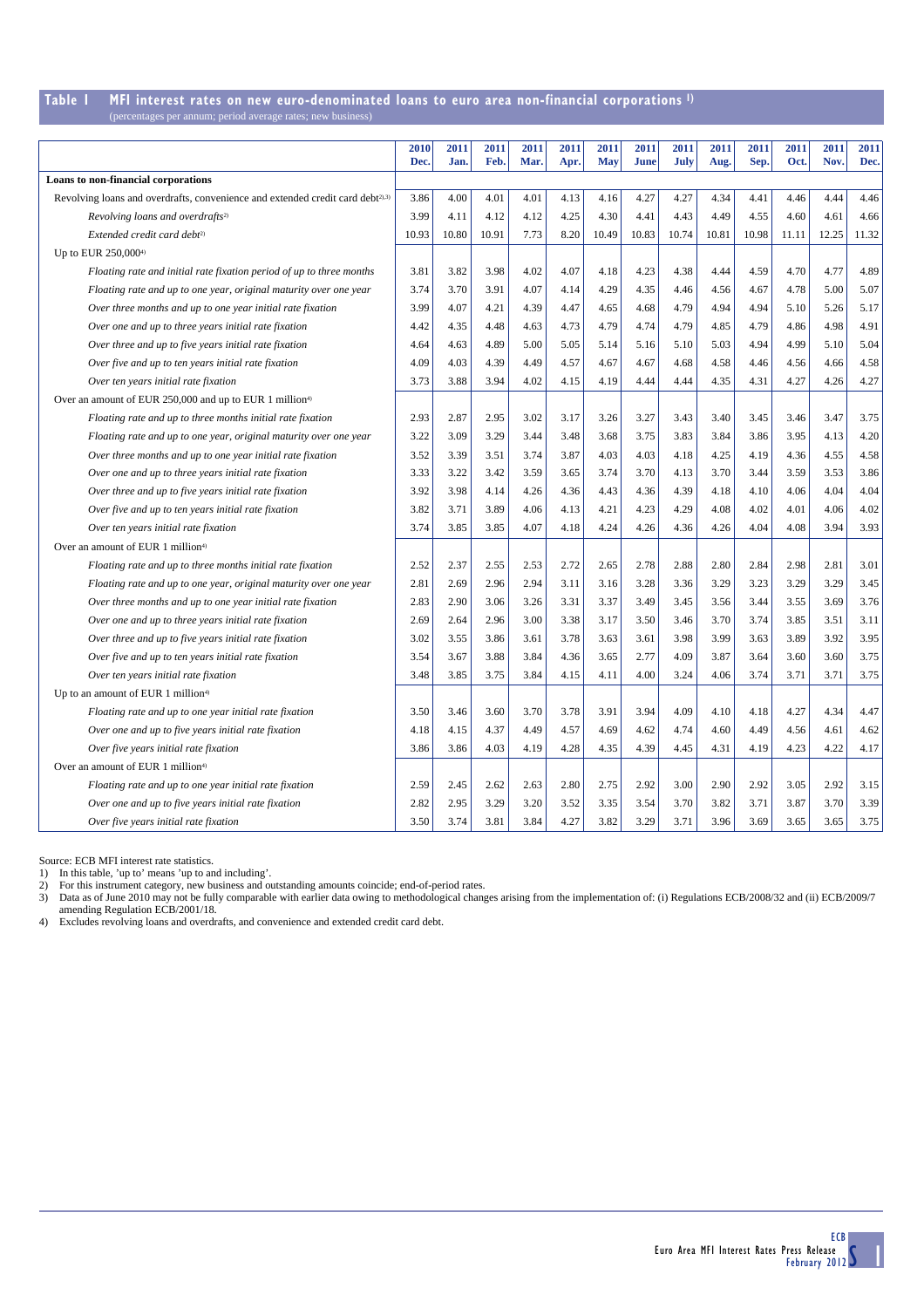## **Table 2 Volumes of new euro-denominated loans to euro area non-financial corporations 1)**

| (EUR billions; non-seasonally adjusted; new business) |  |  |
|-------------------------------------------------------|--|--|
|-------------------------------------------------------|--|--|

|                                                                                            | 2010<br>Dec. | 2011<br>Jan. | 2011<br>Feb. | 2011<br>Mar. | 2011<br>Apr. | 2011<br><b>May</b> | 2011<br>June | 2011<br>July | 2011<br>Aug. | 2011<br>Sep. | 2011<br>Oct. | 2011<br>Nov.  | 2011<br>Dec. |
|--------------------------------------------------------------------------------------------|--------------|--------------|--------------|--------------|--------------|--------------------|--------------|--------------|--------------|--------------|--------------|---------------|--------------|
| Loans to non-financial corporations                                                        |              |              |              |              |              |                    |              |              |              |              |              |               |              |
| Revolving loans and overdrafts, convenience and extended credit card debt <sup>2),3)</sup> | 676.86       | 694.16       | 692.43       | 690.77       | 686.12       | 699.57             | 710.46       | 700.03       | 693.21       | 701.06       | 701.88       | 704.78 676.20 |              |
| Revolving loans and overdrafts <sup>2)</sup>                                               | 660.77       | 692.57       | 694.73       | 689.90       | 681.62       | 688.49             | 701.15       | 689.24       | 684.20       | 699.03       | 698.94       | 698.21        | 668.80       |
| Extended credit card debt <sup>2)</sup>                                                    | 0.37         | 0.35         | 0.36         | 0.50         | 0.48         | 0.38               | 0.37         | 0.35         | 0.34         | 0.36         | 0.35         | 0.33          | 0.37         |
| Up to EUR 250,0004)                                                                        |              |              |              |              |              |                    |              |              |              |              |              |               |              |
| Floating rate and initial rate fixation period of up to three months                       | 21.96        | 18.55        | 17.67        | 20.36        | 18.79        | 19.76              | 19.15        | 19.54        | 16.18        | 19.92        | 19.26        | 18.71         | 20.10        |
| Floating rate and up to one year, original maturity over one year                          | 6.23         | 4.68         | 4.63         | 5.34         | 4.66         | 4.90               | 5.05         | 4.75         | 3.32         | 4.40         | 4.41         | 4.54          | 5.19         |
| Over three months and up to one year initial rate fixation                                 | 9.18         | 7.24         | 7.16         | 8.56         | 7.50         | 7.88               | 8.35         | 8.71         | 5.73         | 7.19         | 7.45         | 6.98          | 7.82         |
| Over one and up to three years initial rate fixation                                       | 1.80         | 1.39         | 1.43         | 1.78         | 1.48         | 1.48               | 1.49         | 1.48         | 1.32         | 1.47         | 1.45         | 1.47          | 1.96         |
| Over three and up to five years initial rate fixation                                      | 2.19         | 1.66         | 1.65         | 1.89         | 1.70         | 1.83               | 1.76         | 1.80         | 1.36         | 1.57         | 1.57         | 1.64          | 1.98         |
| Over five and up to ten years initial rate fixation                                        | 1.87         | 1.47         | 1.36         | 1.71         | 1.43         | 1.44               | 1.46         | 1.49         | 1.21         | 1.30         | 1.32         | 1.18          | 1.51         |
| Over ten years initial rate fixation                                                       | 1.08         | 0.71         | 0.71         | 0.77         | 0.68         | 0.71               | 0.65         | 0.67         | 0.55         | 0.65         | 0.63         | 0.68          | 0.89         |
| Over an amount of EUR 250,000 and up to EUR 1 million <sup>4)</sup>                        |              |              |              |              |              |                    |              |              |              |              |              |               |              |
| Floating rate and up to three months initial rate fixation                                 | 19.70        | 17.94        | 16.30        | 18.77        | 18.03        | 18.09              | 18.70        | 18.61        | 15.73        | 18.78        | 18.29        | 17.64         | 19.84        |
| Floating rate and up to one year, original maturity over one year                          | 8.50         | 6.95         | 6.11         | 7.48         | 6.91         | 6.93               | 7.67         | 8.16         | 4.82         | 6.31         | 6.21         | 5.40          | 7.75         |
| Over three months and up to one year initial rate fixation                                 | 6.85         | 6.09         | 5.20         | 6.23         | 5.58         | 5.28               | 6.13         | 6.70         | 3.75         | 4.80         | 5.23         | 4.17          | 5.65         |
| Over one and up to three years initial rate fixation                                       | 1.36         | 1.03         | 0.89         | 1.13         | 0.94         | 0.84               | 1.05         | 0.83         | 0.69         | 0.81         | 0.77         | 0.84          | 1.11         |
| Over three and up to five years initial rate fixation                                      | 1.21         | 0.82         | 0.74         | 0.86         | 0.78         | 0.75               | 0.79         | 0.85         | 0.70         | 0.75         | 0.72         | 0.75          | 0.99         |
| Over five and up to ten years initial rate fixation                                        | 2.15         | 1.74         | 1.36         | 1.68         | 1.42         | 1.53               | 1.65         | 1.58         | 1.31         | 1.38         | 1.35         | 1.21          | 1.83         |
| Over ten years initial rate fixation                                                       | 1.81         | 1.11         | 1.18         | 1.47         | 1.21         | 1.25               | 1.27         | 1.20         | 0.84         | 1.15         | 1.06         | 1.28          | 1.68         |
| Over an amount of EUR 1 million <sup>4)</sup>                                              |              |              |              |              |              |                    |              |              |              |              |              |               |              |
| Floating rate and up to three months initial rate fixation                                 | 151.84       | 131.05       | 118.93       | 144.14       | 136.49       | 129.21             | 146.35       | 141.90       | 119.05       | 147.27       | 143.12       | 128.49        | 157.87       |
| Floating rate and up to one year, original maturity over one year                          | 59.88        | 43.56        | 36.63        | 51.56        | 50.23        | 42.77              | 55.60        | 62.19        | 35.51        | 46.36        | 49.89        | 37.08         | 64.02        |
| Over three months and up to one year initial rate fixation                                 | 43.86        | 26.62        | 19.55        | 23.39        | 22.31        | 21.91              | 36.39        | 37.83        | 18.40        | 21.56        | 22.84        | 18.62         | 34.37        |
| Over one and up to three years initial rate fixation                                       | 7.29         | 4.43         | 3.46         | 5.22         | 3.79         | 3.14               | 4.35         | 3.74         | 2.59         | 4.75         | 2.63         | 2.85          | 6.48         |
| Over three and up to five years initial rate fixation                                      | 5.00         | 2.35         | 2.03         | 2.50         | 2.08         | 1.93               | 2.99         | 3.29         | 1.85         | 1.83         | 1.83         | 2.42          | 3.29         |
| Over five and up to ten years initial rate fixation                                        | 7.42         | 4.78         | 3.66         | 5.19         | 5.69         | 5.62               | 5.64         | 5.70         | 3.51         | 4.27         | 4.23         | 4.33          | 5.98         |
| Over ten years initial rate fixation                                                       | 6.88         | 3.48         | 3.13         | 3.36         | 4.09         | 3.29               | 4.08         | 4.68         | 3.21         | 3.65         | 3.65         | 3.84          | 6.13         |
| Up to an amount of EUR 1 million <sup>4)</sup>                                             |              |              |              |              |              |                    |              |              |              |              |              |               |              |
| Floating rate and up to one year initial rate fixation                                     | 57.70        | 49.81        | 46.34        | 53.92        | 49.91        | 51.01              | 52.34        | 53.57        | 41.38        | 50.68        | 50.24        | 47.50         | 53.40        |
| Over one and up to five years initial rate fixation                                        | 6.56         | 4.88         | 4.71         | 5.65         | 4.90         | 4.90               | 5.07         | 4.93         | 4.05         | 4.61         | 4.50         | 4.70          | 6.05         |
| Over five years initial rate fixation                                                      | 6.90         | 5.04         | 4.61         | 5.63         | 4.75         | 4.92               | 5.03         | 4.95         | 3.92         | 4.48         | 4.36         | 4.36          | 5.90         |
| Over an amount of EUR 1 million <sup>4)</sup>                                              |              |              |              |              |              |                    |              |              |              |              |              |               |              |
| Floating rate and up to one year initial rate fixation                                     | 195.69       | 157.67       | 138.49       | 167.54       | 158.80       | 151.12             | 182.75       | 179.73       | 137.44       | 168.82       | 165.96       | 147.12        | 192.24       |
| Over one and up to five years initial rate fixation                                        | 12.29        | 6.79         | 5.50         | 7.73         | 5.87         | 5.07               | 7.35         | 7.03         | 4.44         | 6.58         | 4.46         | 5.27          | 9.77         |
| Over five years initial rate fixation                                                      | 14.32        | 8.26         | 6.82         | 8.55         | 9.78         | 8.91               | 9.72         | 10.37        | 6.72         | 7.92         | 7.88         | 8.16          | 12.11        |

Source: ECB MFI interest rate statistics.

1) In this table, 'up to' means 'up to and including'.<br>2) For these instrument categories, new business and outstanding amounts coincide. End-of-period data. These categories are not fully comparable as data are collected

different regulations. 3) Data as of June 2010 may not be fully comparable with earlier data owing to methodological changes arising from the implementation of: (i) Regulations ECB/2008/32 and (ii) ECB/2009/7 amending Regulation ECB/2001/18.<br>4)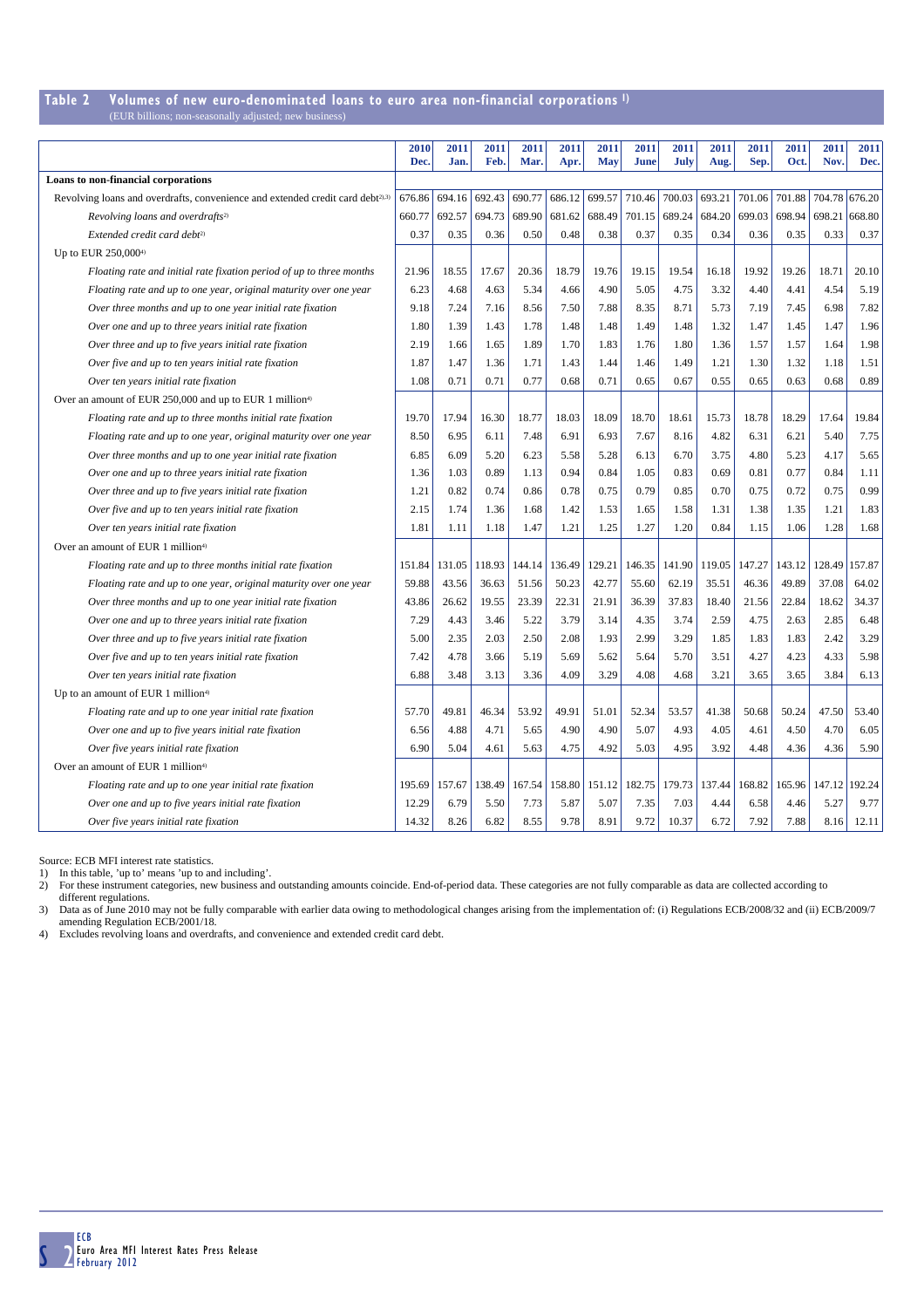#### **Table 3 New euro-denominated loans with collateral and/or guarantees to euro area non-financial corporations 1)** (percentages per annum, period average rates; EUR billions, non-seasonally adjusted; new business)

|                                                                      | 2010  | 2011                        | 2011  | 2011  | 2011  | 2011       | 2011  | 2011  | 2011  | 2011  | 2011  | 2011  | 2011  |
|----------------------------------------------------------------------|-------|-----------------------------|-------|-------|-------|------------|-------|-------|-------|-------|-------|-------|-------|
|                                                                      | Dec.  | Jan.                        | Feb.  | Mar.  | Apr.  | <b>May</b> | June  | July  | Aug.  | Sep.  | Oct.  | Nov.  | Dec.  |
|                                                                      |       | <b>MFI</b> interest rates   |       |       |       |            |       |       |       |       |       |       |       |
| Up to an amount of EUR 250,000 <sup>2)</sup>                         |       |                             |       |       |       |            |       |       |       |       |       |       |       |
| Floating rate and initial rate fixation period of up to three months | 3.89  | 3.88                        | 3.98  | 3.94  | 4.10  | 4.21       | 4.27  | 4.43  | 4.51  | 4.53  | 4.71  | 4.69  | 4.91  |
| Floating rate and up to one year, original maturity over one year    | 3.83  | 3.88                        | 4.04  | 4.17  | 4.27  | 4.43       | 4.54  | 4.59  | 4.79  | 4.79  | 4.97  | 5.10  | 5.14  |
| Over three months and up to one year initial rate fixation           | 4.06  | 4.19                        | 4.28  | 4.45  | 4.45  | 4.73       | 4.80  | 4.83  | 5.07  | 5.04  | 5.14  | 5.27  | 5.08  |
| Over one and up to three years initial rate fixation                 | 4.28  | 4.16                        | 4.30  | 4.46  | 4.63  | 4.74       | 4.63  | 4.71  | 4.56  | 4.37  | 4.45  | 4.60  | 4.48  |
| Over three and up to five years initial rate fixation                | 4.44  | 4.36                        | 4.62  | 4.76  | 4.84  | 4.94       | 4.92  | 4.89  | 4.76  | 4.71  | 4.73  | 4.90  | 4.84  |
| Over five and up to ten years initial rate fixation                  | 4.00  | 3.89                        | 4.25  | 4.34  | 4.43  | 4.58       | 4.53  | 4.52  | 4.42  | 4.26  | 4.44  | 4.53  | 4.50  |
| Over ten years initial rate fixation                                 | 3.66  | 3.77                        | 3.91  | 3.91  | 4.05  | 4.13       | 4.35  | 4.34  | 4.34  | 4.27  | 4.30  | 4.32  | 4.29  |
| Over an amount of EUR 250,000 and up to EUR 1 million <sup>2)</sup>  |       |                             |       |       |       |            |       |       |       |       |       |       |       |
| Floating rate and up to three months initial rate fixation           | 3.05  | 2.99                        | 3.07  | 3.10  | 3.27  | 3.38       | 3.33  | 3.53  | 3.40  | 3.54  | 3.55  | 3.57  | 3.62  |
| Floating rate and up to one year, original maturity over one year    | 3.40  | 3.28                        | 3.48  | 3.59  | 3.62  | 3.83       | 3.91  | 3.90  | 3.93  | 3.97  | 4.06  | 4.19  | 4.22  |
| Over three months and up to one year initial rate fixation           | 3.95  | 3.92                        | 3.99  | 4.18  | 4.30  | 4.49       | 4.45  | 4.40  | 4.60  | 4.46  | 4.58  | 4.64  | 4.55  |
| Over one and up to three years initial rate fixation                 | 3.13  | 3.04                        | 3.19  | 3.37  | 3.45  | 3.53       | 3.42  | 3.93  | 3.84  | 3.59  | 3.66  | 3.70  | 3.62  |
| Over three and up to five years initial rate fixation                | 3.96  | 4.09                        | 4.10  | 4.23  | 4.43  | 4.51       | 4.44  | 4.44  | 4.34  | 4.19  | 4.10  | 4.08  | 4.23  |
| Over five and up to ten years initial rate fixation                  | 3.75  | 3.64                        | 3.84  | 4.09  | 4.02  | 4.21       | 4.28  | 4.23  | 4.13  | 4.04  | 4.01  | 3.94  | 4.02  |
| Over ten years initial rate fixation                                 | 3.70  | 3.82                        | 3.83  | 4.00  | 4.16  | 4.21       | 4.17  | 4.29  | 4.22  | 4.08  | 4.08  | 3.98  | 4.00  |
| Over an amount of EUR 1 million <sup>2)</sup>                        |       |                             |       |       |       |            |       |       |       |       |       |       |       |
| Floating rate and up to three months initial rate fixation           | 2.43  | 2.34                        | 2.45  | 2.43  | 2.69  | 2.71       | 2.77  | 3.02  | 2.80  | 2.84  | 2.95  | 2.82  | 2.98  |
| Floating rate and up to one year, original maturity over one year    | 2.84  | 2.73                        | 2.78  | 2.87  | 2.97  | 3.12       | 3.34  | 3.33  | 3.25  | 3.30  | 3.28  | 3.20  | 3.34  |
| Over three months and up to one year initial rate fixation           | 3.18  | 3.43                        | 3.43  | 3.77  | 3.50  | 3.85       | 3.56  | 3.83  | 3.81  | 3.87  | 3.82  | 3.91  | 3.70  |
| Over one and up to three years initial rate fixation                 | 2.86  | 2.79                        | 3.04  | 3.04  | 3.22  | 3.47       | 3.60  | 3.54  | 3.75  | 3.80  | 3.83  | 3.85  | 3.49  |
| Over three and up to five years initial rate fixation                | 3.14  | 3.77                        | 4.12  | 3.84  | 4.28  | 4.50       | 3.70  | 4.01  | 4.02  | 3.76  | 4.29  | 3.92  | 3.66  |
| Over five and up to ten years initial rate fixation                  | 3.71  | 3.84                        | 3.91  | 3.68  | 3.83  | 4.13       | 4.01  | 4.12  | 3.77  | 3.60  | 3.53  | 3.48  | 3.70  |
| Over ten years initial rate fixation                                 | 3.40  | 3.81                        | 3.65  | 3.81  | 4.71  | 3.93       | 4.24  | 4.38  | 3.97  | 3.70  | 3.78  | 3.66  | 3.67  |
|                                                                      |       | <b>MFI</b> business volumes |       |       |       |            |       |       |       |       |       |       |       |
| Up to an amount of EUR 250,000 <sup>2)</sup>                         |       |                             |       |       |       |            |       |       |       |       |       |       |       |
| Floating rate and initial rate fixation period of up to three months | 5.57  | 4.47                        | 4.22  | 5.07  | 4.84  | 4.93       | 4.72  | 4.19  | 3.60  | 4.37  | 4.15  | 4.23  | 4.39  |
| Floating rate and up to one year, original maturity over one year    | 2.92  | 1.90                        | 1.89  | 2.56  | 2.11  | 2.20       | 2.11  | 1.99  | 1.34  | 1.69  | 1.60  | 1.65  | 2.01  |
| Over three months and up to one year initial rate fixation           | 3.33  | 2.46                        | 2.41  | 3.01  | 2.72  | 2.63       | 2.58  | 2.65  | 1.85  | 2.07  | 2.29  | 2.03  | 2.40  |
| Over one and up to three years initial rate fixation                 | 0.70  | 0.48                        | 0.47  | 0.54  | 0.45  | 0.48       | 0.50  | 0.45  | 0.39  | 0.43  | 0.38  | 0.40  | 0.55  |
| Over three and up to five years initial rate fixation                | 0.91  | 0.72                        | 0.66  | 0.74  | 0.69  | 0.74       | 0.67  | 0.69  | 0.52  | 0.57  | 0.64  | 0.62  | 0.75  |
| Over five and up to ten years initial rate fixation                  | 1.00  | 0.84                        | 0.72  | 0.89  | 0.78  | 0.74       | 0.73  | 0.72  | 0.63  | 0.65  | 0.69  | 0.62  | 0.79  |
| Over ten years initial rate fixation                                 | 0.77  | 0.52                        | 0.47  | 0.55  | 0.47  | 0.51       | 0.44  | 0.44  | 0.36  | 0.43  | 0.41  | 0.43  | 0.59  |
| Over an amount of EUR 250,000 and up to EUR 1 million <sup>2)</sup>  |       |                             |       |       |       |            |       |       |       |       |       |       |       |
| Floating rate and up to three months initial rate fixation           | 7.94  | 7.09                        | 6.38  | 7.62  | 7.36  | 7.21       | 7.44  | 6.97  | 6.15  | 7.33  | 6.89  | 6.81  | 7.69  |
| Floating rate and up to one year, original maturity over one year    | 3.98  | 2.93                        | 2.57  | 3.41  | 3.07  | 3.08       | 3.23  | 3.58  | 2.18  | 2.89  | 2.73  | 2.42  | 3.47  |
| Over three months and up to one year initial rate fixation           | 2.75  | 2.04                        | 1.85  | 2.30  | 1.98  | 1.92       | 2.09  | 2.60  | 1.46  | 1.82  | 1.99  | 1.65  | 2.29  |
| Over one and up to three years initial rate fixation                 | 0.90  | 0.69                        | 0.60  | 0.77  | 0.65  | 0.57       | 0.71  | 0.50  | 0.39  | 0.48  | 0.47  | 0.45  | 0.70  |
| Over three and up to five years initial rate fixation                | 0.59  | 0.41                        | 0.35  | 0.42  | 0.39  | 0.37       | 0.35  | 0.36  | 0.26  | 0.32  | 0.36  | 0.35  | 0.41  |
| Over five and up to ten years initial rate fixation                  | 0.95  | 0.78                        | 0.57  | 0.66  | 0.57  | 0.64       | 0.70  | 0.72  | 0.61  | 0.59  | 0.57  | 0.55  | 0.83  |
| Over ten years initial rate fixation                                 | 1.02  | 0.66                        | 0.67  | 0.90  | 0.78  | 0.82       | 0.75  | 0.74  | 0.49  | 0.66  | 0.66  | 0.71  | 0.97  |
| Over an amount of EUR 1 million <sup>2)</sup>                        |       |                             |       |       |       |            |       |       |       |       |       |       |       |
| Floating rate and up to three months initial rate fixation           | 38.59 | 34.61                       | 29.51 | 40.08 | 38.56 | 33.54      | 38.95 | 38.54 | 31.09 | 39.03 | 36.78 | 33.00 | 43.66 |
| Floating rate and up to one year, original maturity over one year    | 22.87 | 15.41                       | 13.05 | 19.80 | 18.83 | 15.16      | 20.32 | 22.37 | 13.40 | 17.74 | 19.37 | 14.61 | 21.47 |
| Over three months and up to one year initial rate fixation           | 13.76 | 6.85                        | 5.75  | 6.74  | 6.52  | 6.06       | 12.95 | 8.99  | 4.83  | 6.92  | 7.62  | 5.22  | 11.37 |
| Over one and up to three years initial rate fixation                 | 3.35  | 2.24                        | 1.83  | 2.55  | 2.31  | 1.75       | 2.29  | 1.69  | 1.29  | 2.20  | 1.27  | 1.54  | 2.38  |
| Over three and up to five years initial rate fixation                | 1.84  | 0.88                        | 0.89  | 0.98  | 0.73  | 0.50       | 0.92  | 1.10  | 0.77  | 0.72  | 0.70  | 1.14  | 1.11  |
| Over five and up to ten years initial rate fixation                  | 2.67  | 1.33                        | 1.42  | 1.49  | 1.76  | 1.42       | 1.50  | 1.90  | 1.21  | 1.61  | 1.71  | 1.90  | 1.99  |
| Over ten years initial rate fixation                                 | 2.11  | 1.11                        | 1.04  | 1.19  | 1.74  | 1.05       | 1.37  | 1.43  | 1.04  | 1.18  | 1.50  | 1.31  | 2.16  |

Source: ECB MFI interest rate statistics. 1) In this table, 'up to' means 'up to and including'. 2) Excludes revolving loans and overdrafts, and convenience and extended credit card debt.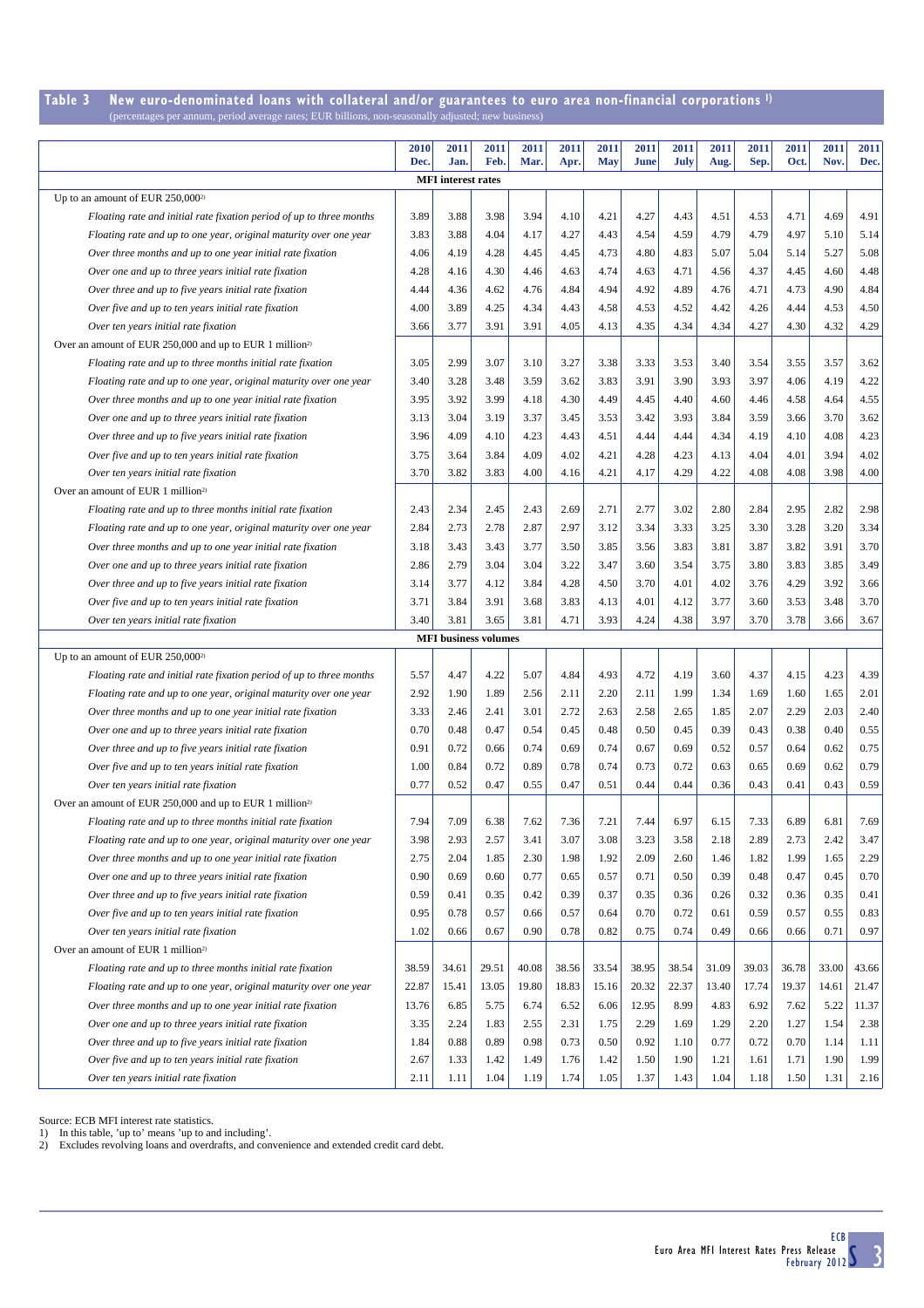### **Table 4 MFI interest rates on new euro-denominated loans to euro area households 1)**

| (percentages per annum; period average rates; new business) |  |  |
|-------------------------------------------------------------|--|--|
|-------------------------------------------------------------|--|--|

|                                                                                            | 2010<br>Dec. | 2011<br>Jan. | 2011<br>Feb. | 2011<br>Mar. | 2011<br>Apr. | 2011<br><b>May</b> | 2011<br><b>June</b> | 2011<br>July | 2011<br>Aug. | 2011<br>Sep. | 2011<br>Oct. | 2011<br>Nov. | 2011<br>Dec. |
|--------------------------------------------------------------------------------------------|--------------|--------------|--------------|--------------|--------------|--------------------|---------------------|--------------|--------------|--------------|--------------|--------------|--------------|
| Loans to households <sup>2)</sup>                                                          |              |              |              |              |              |                    |                     |              |              |              |              |              |              |
| Revolving loans and overdrafts, convenience and extended credit card debt <sup>3),4)</sup> | 8.58         | 8.63         | 8.69         | 8.68         | 8.82         | 8.70               | 8.73                | 8.77         | 8.83         | 8.90         | 8.93         | 8.88         | 8.79         |
| Revolving loans and overdrafts <sup>3)</sup>                                               | 8.02         | 8.06         | 8.09         | 8.04         | 8.12         | 8.19               | 8.24                | 8.28         | 8.31         | 8.41         | 8.43         | 8.40         | 8.38         |
| Extended credit card debt <sup>3)</sup>                                                    | 16.59        | 16.73        | 16.81        | 16.88        | 16.92        | 16.91              | 16.95               | 16.94        | 17.10        | 17.18        | 17.18        | 17.12        | 17.08        |
| For consumption <sup>5)</sup>                                                              |              |              |              |              |              |                    |                     |              |              |              |              |              |              |
| Floating rate and initial rate fixation of up to one year                                  | 5.16         | 5.09         | 5.38         | 5.44         | 5.17         | 5.35               | 5.37                | 5.13         | 5.34         | 5.77         | 5.60         | 5.56         | 5.27         |
| Over one and up to five years initial rate fixation                                        | 5.95         | 6.13         | 6.13         | 6.22         | 6.23         | 6.37               | 6.47                | 6.53         | 6.54         | 6.57         | 6.53         | 6.47         | 6.44         |
| Over five years initial rate fixation                                                      | 7.24         | 7.83         | 7.83         | 7.82         | 7.80         | 7.99               | 7.87                | 7.98         | 7.97         | 7.94         | 7.94         | 7.78         | 7.64         |
| For house purchase <sup>5)</sup>                                                           |              |              |              |              |              |                    |                     |              |              |              |              |              |              |
| Floating rate and initial rate fixation of up to one year                                  | 2.78         | 2.94         | 2.96         | 3.01         | 3.12         | 3.23               | 3.26                | 3.33         | 3.47         | 3.41         | 3.44         | 3.43         | 3.48         |
| Over one and up to five years initial rate fixation                                        | 3.52         | 3.69         | 3.83         | 3.82         | 3.95         | 4.01               | 4.04                | 4.02         | 3.96         | 3.86         | 3.79         | 3.74         | 3.74         |
| Over five and up to ten years initial rate fixation                                        | 3.80         | 3.91         | 4.06         | 4.15         | 4.24         | 4.30               | 4.29                | 4.26         | 4.20         | 4.02         | 3.86         | 3.84         | 3.81         |
| Over ten years initial rate fixation                                                       | 3.71         | 3.84         | 3.92         | 4.01         | 4.15         | 4.18               | 4.18                | 4.19         | 4.15         | 4.02         | 3.94         | 3.93         | 3.95         |
| For other purpose <sup>5)</sup>                                                            |              |              |              |              |              |                    |                     |              |              |              |              |              |              |
| Floating rate and initial rate fixation of up to one year                                  | 3.39         | 3.37         | 3.51         | 3.56         | 3.70         | 3.85               | 3.91                | 3.88         | 3.92         | 3.80         | 3.83         | 4.05         | 3.77         |
| Over one and up to five years initial rate fixation                                        | 4.31         | 4.32         | 4.71         | 4.78         | 4.73         | 4.91               | 4.76                | 4.87         | 4.94         | 4.86         | 4.78         | 4.87         | 4.84         |
| Over five years initial rate fixation                                                      | 4.15         | 4.30         | 4.47         | 4.60         | 4.74         | 4.70               | 4.71                | 4.64         | 4.47         | 4.30         | 4.24         | 4.16         | 4.01         |
| Of which, loans to sole proprietors and unincorporated partnerships                        |              |              |              |              |              |                    |                     |              |              |              |              |              |              |
| Floating rate and initial rate fixation of up to one year                                  | 3.36         | 3.21         | 3.36         | 3.43         | 3.54         | 3.75               | 3.82                | 3.83         | 3.95         | 3.97         | 3.98         | 4.22         | 4.13         |
| Over one and up to five years initial rate fixation                                        | 4.32         | 4.24         | 4.63         | 4.69         | 4.68         | 4.81               | 4.78                | 4.82         | 4.96         | 4.86         | 4.76         | 4.93         | 4.84         |
| Over five years initial rate fixation                                                      | 3.96         | 4.08         | 4.30         | 4.43         | 4.53         | 4.60               | 4.62                | 4.60         | 4.39         | 4.20         | 4.16         | 4.02         | 3.92         |
| Of which, with collateral and/or guarantees                                                |              |              |              |              |              |                    |                     |              |              |              |              |              |              |
| For consumption <sup>5)</sup>                                                              |              |              |              |              |              |                    |                     |              |              |              |              |              |              |
| Floating rate and initial rate fixation of up to one year                                  | 4.46         | 4.17         | 4.27         | 4.45         | 4.49         | 4.47               | 4.76                | 4.29         | 4.62         | 5.08         | 4.93         | 4.97         | 4.56         |
| Over one and up to five years initial rate fixation                                        | 6.55         | 6.37         | 6.67         | 6.87         | 6.87         | 6.94               | 7.04                | 6.93         | 6.75         | 6.60         | 6.63         | 6.49         | 6.65         |
| Over five years initial rate fixation                                                      | 5.87         | 5.86         | 6.48         | 6.63         | 6.63         | 6.63               | 6.78                | 6.60         | 6.42         | 6.31         | 6.27         | 6.08         | 6.20         |
| For house purchase <sup>5)</sup>                                                           |              |              |              |              |              |                    |                     |              |              |              |              |              |              |
| Floating rate and initial rate fixation of up to one year                                  | 2.72         | 2.87         | 2.91         | 2.95         | 3.07         | 3.18               | 3.22                | 3.29         | 3.44         | 3.39         | 3.42         | 3.40         | 3.47         |
| Over one and up to five years initial rate fixation                                        | 3.54         | 3.71         | 3.79         | 3.79         | 3.95         | 3.99               | 4.01                | 3.99         | 3.94         | 3.83         | 3.79         | 3.74         | 3.75         |
| Over five and up to ten years initial rate fixation                                        | 3.81         | 3.89         | 4.06         | 4.12         | 4.19         | 4.25               | 4.25                | 4.24         | 4.21         | 4.03         | 3.87         | 3.85         | 3.83         |
| Over ten years initial rate fixation                                                       | 3.72         | 3.81         | 3.91         | 3.97         | 4.11         | 4.12               | 4.15                | 4.17         | 4.16         | 4.06         | 4.01         | 3.99         | 3.99         |
| Annual percentage rate of charge (APRC)                                                    |              |              |              |              |              |                    |                     |              |              |              |              |              |              |
| APRC <sup>6)</sup> on loans to households for consumption                                  | 6.89         | 7.20         | 7.31         | 7.32         | 7.25         | 7.49               | 7.42                | 7.43         | 7.57         | 7.64         | 7.54         | 7.39         | 7.16         |
| APRC <sup>6)</sup> on loans to households for house purchases                              | 3.68         | 3.83         | 3.90         | 3.93         | 4.03         | 4.09               | 4.09                | 4.10         | 4.16         | 4.02         | 3.95         | 3.96         | 4.02         |

Source: ECB MFI interest rate statistics.

1) In this table, 'up to' means 'up to and including'.

2) Includes non-profit institutions serving households, with the exception of the item on sole proprietors and unincorporated partnerships, which is a breakdown of the household sector only.<br>3) For this instrument category amending Regulation ECB/2001/18.

5) Excludes revolving loans and overdrafts, convenience and extended credit card debt.

6) The APRC covers the total cost of the loans. These total costs comprise both an interest rate component and other related charges (the cost of inquiries, administration, preparation of documents, guarantees, etc.)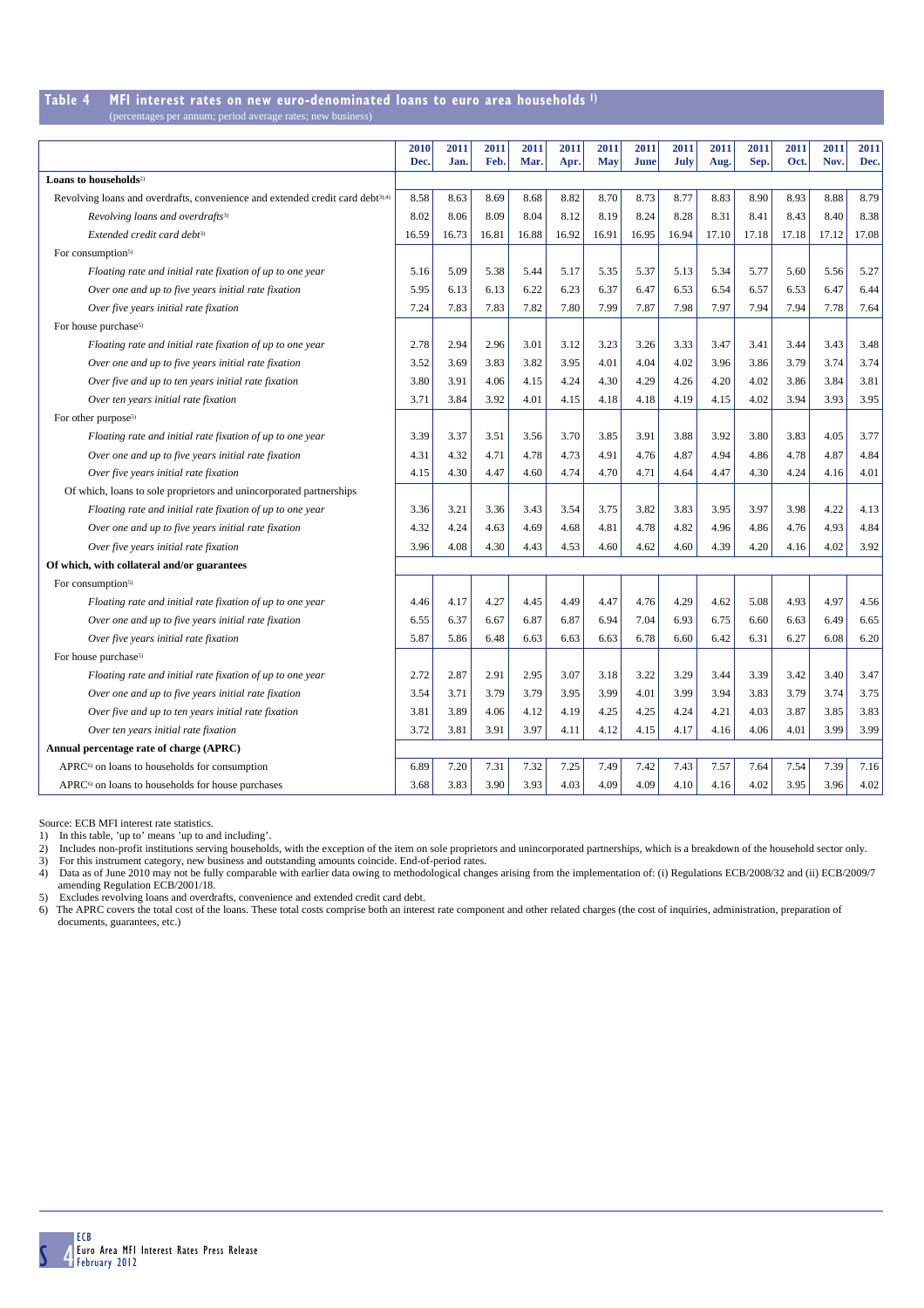### **Table 5 Volumes of new euro-denominated loans to euro area households 1)**

(EUR billions; non-seasonally adjusted; new business)

|                                                                                            | 2010<br>Dec. | 2011<br>Jan. | 2011<br>Feb. | 2011<br>Mar. | 2011<br>Apr. | 2011<br><b>May</b> | 2011<br>June | 2011<br><b>July</b> | 2011<br>Aug. | 2011<br>Sep. | 2011<br>Oct. | 2011<br>Nov. | 2011<br>Dec. |
|--------------------------------------------------------------------------------------------|--------------|--------------|--------------|--------------|--------------|--------------------|--------------|---------------------|--------------|--------------|--------------|--------------|--------------|
| Loans to households <sup>2)</sup>                                                          |              |              |              |              |              |                    |              |                     |              |              |              |              |              |
| Revolving loans and overdrafts, convenience and extended credit card debt <sup>3),4)</sup> | 243.31       | 245.60       | 242.45       | 243.19       | 251.60       | 238.79             | 242.32       | 238.03              | 238.42       | 240.65       | 241.69       | 239.97       | 240.68       |
| Revolving loans and overdrafts <sup>3)</sup>                                               | 195.46       | 199.59       | 197.95       | 197.46       | 193.24       | 192.50             | 196.16       | 190.96              | 192.14       | 198.59       | 198.14       | 197.11       | 196.30       |
| Extended credit card debt <sup>3)</sup>                                                    | 31.82        | 32.12        | 31.84        | 31.59        | 31.51        | 31.28              | 31.18        | 31.20               | 31.46        | 31.58        | 31.93        | 31.63        | 31.72        |
| For consumption <sup>5)</sup>                                                              |              |              |              |              |              |                    |              |                     |              |              |              |              |              |
| Floating rate and initial rate fixation of up to one year                                  | 3.69         | 3.68         | 3.58         | 3.95         | 3.69         | 3.85               | 3.85         | 4.17                | 3.32         | 3.54         | 3.63         | 3.67         | 3.81         |
| Over one and up to five years initial rate fixation                                        | 6.00         | 5.45         | 6.05         | 7.06         | 6.64         | 6.63               | 6.41         | 6.15                | 5.52         | 6.06         | 6.03         | 6.05         | 5.71         |
| Over five years initial rate fixation                                                      | 4.42         | 4.48         | 4.97         | 5.92         | 5.44         | 5.97               | 5.12         | 5.09                | 4.60         | 4.96         | 4.98         | 4.65         | 4.05         |
| For house purchase <sup>5)</sup>                                                           |              |              |              |              |              |                    |              |                     |              |              |              |              |              |
| Floating rate and initial rate fixation of up to one year                                  | 24.63        | 15.61        | 15.18        | 18.88        | 17.31        | 18.65              | 18.53        | 18.73               | 13.42        | 15.44        | 14.86        | 14.11        | 15.46        |
| Over one and up to five years initial rate fixation                                        | 8.58         | 7.04         | 7.62         | 8.54         | 7.94         | 7.89               | 7.29         | 7.26                | 6.65         | 6.22         | 6.30         | 6.29         | 7.08         |
| Over five and up to ten years initial rate fixation                                        | 14.17        | 12.01        | 10.43        | 11.47        | 10.77        | 10.71              | 9.26         | 9.76                | 9.41         | 9.08         | 9.31         | 9.61         | 10.80        |
| Over ten years initial rate fixation                                                       | 28.00        | 18.62        | 17.54        | 19.49        | 16.32        | 16.77              | 15.62        | 15.00               | 14.06        | 14.05        | 13.83        | 15.14        | 20.36        |
| For other purpose <sup>5)</sup>                                                            |              |              |              |              |              |                    |              |                     |              |              |              |              |              |
| Floating rate and initial rate fixation of up to one year                                  | 15.99        | 13.22        | 13.01        | 14.12        | 13.45        | 12.02              | 13.48        | 13.79               | 10.63        | 11.56        | 12.18        | 10.41        | 13.39        |
| Over one and up to five years initial rate fixation                                        | 2.44         | 2.22         | 1.89         | 2.45         | 2.20         | 2.19               | 2.07         | 2.43                | 1.72         | 1.99         | 1.92         | 1.92         | 2.40         |
| Over five years initial rate fixation                                                      | 5.10         | 3.35         | 3.60         | 4.18         | 3.47         | 3.65               | 3.40         | 3.66                | 2.82         | 3.46         | 3.54         | 2.98         | 4.41         |
| Of which, loans to sole proprietors and unincorporated partnerships                        |              |              |              |              |              |                    |              |                     |              |              |              |              |              |
| Floating rate and initial rate fixation of up to one year                                  | 6.91         | 6.44         | 5.77         | 6.67         | 6.18         | 5.63               | 6.08         | 6.32                | 4.50         | 4.91         | 5.29         | 4.41         | 5.79         |
| Over one and up to five years initial rate fixation                                        | 1.42         | 1.42         | 1.13         | 1.51         | 1.31         | 1.28               | 1.16         | 1.16                | 1.16         | 1.26         | 1.25         | 1.22         | 1.46         |
| Over five years initial rate fixation                                                      | 2.45         | 1.81         | 1.91         | 2.32         | 1.85         | 1.89               | 1.88         | 1.98                | 1.56         | 1.99         | 1.86         | 1.73         | 2.50         |
| Of which, with collateral and/or guarantees                                                |              |              |              |              |              |                    |              |                     |              |              |              |              |              |
| For consumption <sup>5)</sup>                                                              |              |              |              |              |              |                    |              |                     |              |              |              |              |              |
| Floating rate and initial rate fixation of up to one year                                  | 0.93         | 0.83         | 0.83         | 0.85         | 0.74         | 0.87               | 0.80         | 1.07                | 0.78         | 0.85         | 0.75         | 0.88         | 1.13         |
| Over one and up to five years initial rate fixation                                        | 0.89         | 0.74         | 0.65         | 0.74         | 0.81         | 0.81               | 0.85         | 0.72                | 0.63         | 0.62         | 0.61         | 0.64         | 0.60         |
| Over five years initial rate fixation                                                      | 0.74         | 0.57         | 0.52         | 0.76         | 0.68         | 0.80               | 0.71         | 0.63                | 0.51         | 0.45         | 0.42         | 0.42         | 0.42         |
| For house purchase <sup>5)</sup>                                                           |              |              |              |              |              |                    |              |                     |              |              |              |              |              |
| Floating rate and initial rate fixation of up to one year                                  | 19.84        | 11.02        | 11.37        | 14.13        | 12.84        | 13.97              | 14.13        | 14.29               | 9.73         | 11.41        | 10.59        | 10.57        | 11.55        |
| Over one and up to five years initial rate fixation                                        | 6.37         | 4.82         | 5.02         | 5.93         | 5.48         | 5.54               | 5.23         | 5.13                | 4.55         | 4.35         | 4.29         | 4.31         | 4.89         |
| Over five and up to ten years initial rate fixation                                        | 9.42         | 7.76         | 6.70         | 7.29         | 6.55         | 6.70               | 5.84         | 6.14                | 5.92         | 5.44         | 5.58         | 5.83         | 6.64         |
| Over ten years initial rate fixation                                                       | 20.10        | 14.31        | 12.61        | 14.98        | 12.58        | 12.79              | 11.89        | 11.48               | 10.08        | 10.12        | 9.55         | 11.04        | 15.43        |
| Annual percentage rate of charge (APRC)                                                    |              |              |              |              |              |                    |              |                     |              |              |              |              |              |
| APRC <sup>6)</sup> on loans to households for consumption                                  | 14.11        | 13.60        | 14.58        | 16.93        | 15.75        | 16.44              | 15.35        | 15.38               | 13.44        | 14.55        | 14.63        | 14.36        | 13.55        |
| APRC <sup>6)</sup> on loans to households for house purchases                              | 75.34        | 53.23        | 50.74        | 58.34        | 52.29        | 54.01              | 50.65        | 50.69               | 43.51        | 44.77        | 44.27        | 45.14        | 53.66        |

Source: ECB MFI interest rate statistics.

1) In this table, 'up to' means 'up to and including'.

2) Includes non-profit institutions serving households, with the exception of the item on sole proprietors and unincorporated partnerships, which is a breakdown of the household sector only.<br>3) For these instrument categor

different regulations.

4) Data as of June 2010 may not be fully comparable with earlier data owing to methodological changes arising from the implementation of: (i) Regulations ECB/2008/32 and (ii) ECB/2009/7 amending Regulation ECB/2001/18.

5) Excludes revolving loans and overdrafts, convenience and extended credit card debt.

6) The APRC covers the total cost of the loans. These total costs comprise both an interest rate component and other related charges (the cost of inquiries, administration, preparation of documents, guarantees, etc.)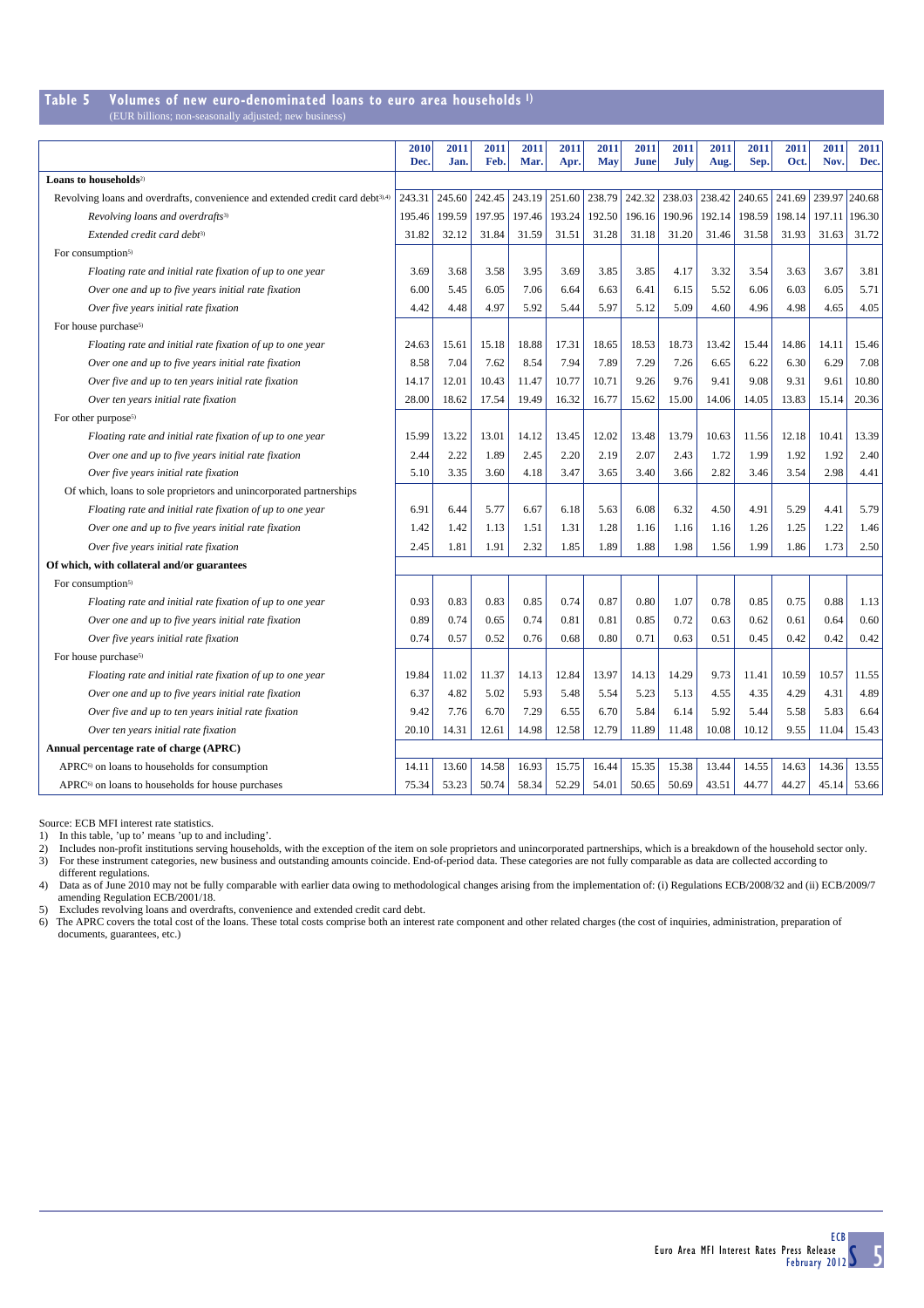#### **Table 6 New euro-denominated deposits from euro area residents 1)** (percentages per annum, period average rates; EUR billions, non-seasonally adjusted; new

|                                                     | 2010<br>Dec. | 2011<br>Jan. | 2011<br>Feb.      | 2011<br>Mar.                              | 2011<br>Apr. | 2011<br>May                                                                                                 | 2011<br>June      | 2011<br>July | 2011<br>Aug. | 2011<br>Sep. | 2011<br>Oct. | 2011<br>Nov. | 2011<br>Dec. |
|-----------------------------------------------------|--------------|--------------|-------------------|-------------------------------------------|--------------|-------------------------------------------------------------------------------------------------------------|-------------------|--------------|--------------|--------------|--------------|--------------|--------------|
|                                                     |              |              |                   | <b>MFI</b> interest rates                 |              |                                                                                                             |                   |              |              |              |              |              |              |
|                                                     |              |              |                   |                                           |              |                                                                                                             |                   |              |              |              |              |              |              |
| From households                                     |              |              |                   |                                           |              |                                                                                                             |                   |              |              |              |              |              |              |
| Overnight <sup>2),3)</sup>                          | 0.43         | 0.43         | 0.44              | 0.45                                      | 0.46         | 0.49                                                                                                        | 0.49              | 0.52         | 0.54         | 0.55         | 0.55         | 0.55         | 0.54         |
| With an agreed maturity of: up to one year          | 2.27         | 2.38         | 2.36              | 2.34                                      | 2.47         | 2.52                                                                                                        | 2.58              | 2.74         | 2.73         | 2.73         | 2.88         | 2.78         | 2.78         |
| over one and up to two years                        | 2.77         | 2.61         | 2.74              | 2.78                                      | 2.85         | 2.96                                                                                                        | 3.25              | 3.16         | 3.16         | 3.15         | 3.17         | 3.08         | 3.20         |
| over two years                                      | 2.59         | 2.77         | 2.80              | 2.90                                      | 3.08         | 3.07                                                                                                        | 3.15              | 3.10         | 2.99         | 2.92         | 3.14         | 3.03         | 3.05         |
| Redeemable at notice of: $2,3$ ) up to three months | 1.55         | 1.53         | 1.60              | 1.61                                      | 1.65         | 1.67                                                                                                        | 1.70              | 1.70         | 1.77         | 1.79         | 1.80         | 1.80         | 1.81         |
| over three months                                   | 1.84         | 1.85         | 1.86              | 1.88                                      | 1.90         | 1.91                                                                                                        | 1.92              | 1.93         | 1.93         | 1.94         | 1.96         | 1.96         | 1.97         |
| From non-financial corporations                     |              |              |                   |                                           |              |                                                                                                             |                   |              |              |              |              |              |              |
| Overnight <sup>2)</sup>                             | 0.50         | 0.54         | 0.52              | 0.54                                      | 0.61         | 0.63                                                                                                        | 0.67              | 0.66         | 0.68         | 0.69         | 0.69         | 0.67         | 0.65         |
| With an agreed maturity of: up to one year          | 1.19         | 1.29         | 1.32              | 1.37                                      | 1.58         | 1.65                                                                                                        | 1.78              | 1.77         | 1.64         | 1.71         | 1.67         | 1.46         | 1.50         |
| over one and up to two years                        | 2.56         | 2.42         | 2.37              | 2.53                                      | 2.62         | 2.78                                                                                                        | 2.82              | 2.66         | 2.69         | 2.72         | 2.74         | 2.60         | 2.80         |
| over two years                                      | 2.60         | 2.52         | 2.69              | 2.81                                      | 2.95         | 3.08                                                                                                        | 2.94              | 3.03         | 2.99         | 2.79         | 3.23         | 2.84         | 2.90         |
| Repos                                               | 1.07         | 1.02         | 1.04              | 1.14                                      | 1.30         | 1.30                                                                                                        | 1.47              | 1.41         | 1.42         | 1.47         | 1.65         | 1.62         | 1.39         |
|                                                     |              |              |                   | <b>MFI</b> business volumes <sup>2)</sup> |              |                                                                                                             |                   |              |              |              |              |              |              |
| From households                                     |              |              |                   |                                           |              |                                                                                                             |                   |              |              |              |              |              |              |
| Overnight <sup>2),3)</sup>                          | 2.226.29     |              |                   |                                           |              | 2,216.47 2,206.54 2,204.90 2,227.62 2,212.85 2,238.85 2,242.11 2,216.41 2,219.92 2,214.04 2,202.25 2,233.72 |                   |              |              |              |              |              |              |
| With an agreed maturity of: up to one year          | 96.40        | 113.33       | 99.66             | 98.62                                     | 95.48        | 96.67                                                                                                       | 92.89             | 109.80       | 103.00       | 103.03       | 108.55       | 104.53       | 102.81       |
| over one and up to two years                        | 9.18         | 10.42        | 11.46             | 15.68                                     | 14.84        | 18.46                                                                                                       | 16.85             | 14.38        | 12.43        | 11.50        | 13.64        | 14.61        | 14.08        |
| over two years                                      | 11.11        | 11.92        | 13.70             | 13.88                                     | 13.74        | 15.15                                                                                                       | 14.07             | 11.88        | 8.95         | 8.60         | 9.90         | 10.22        | 10.20        |
| Redeemable at notice of:2),3) up to three months    | 1,860.45     |              | 1,881.04 1,881.87 | 1,886.31                                  | 1,890.98     |                                                                                                             | 1,891.31 1,889.72 | 1,892.45     | 1,897.60     | 1,892.76     | 1,891.05     | 1,884.39     | .904.48      |
| over three months                                   | 111.76       | 111.42       | 111.62            | 111.80                                    | 111.04       | 110.99                                                                                                      | 110.89            | 110.97       | 110.78       | 110.31       | 110.40       | 108.61       | 108.14       |
| From non-financial corporations                     |              |              |                   |                                           |              |                                                                                                             |                   |              |              |              |              |              |              |
| Overnight <sup>2)</sup>                             | 982.86       | 930.29       | 918.32            | 943.00                                    | 940.14       | 938.83                                                                                                      | 949.69            | 945.58       | 935.88       | 940.62       | 940.12       | 941.55       | 981.62       |
| With an agreed maturity of: up to one year          | 186.62       | 175.25       | 147.09            | 161.33                                    | 159.29       | 157.49                                                                                                      | 161.07            | 167.21       | 149.92       | 165.05       | 178.03       | 162.85       | 180.91       |
| over one and up to two years                        | 2.05         | 1.75         | 2.43              | 4.17                                      | 4.63         | 4.21                                                                                                        | 3.47              | 3.33         | 1.75         | 1.56         | 2.17         | 2.45         | 3.64         |
| over two years                                      | 3.21         | 2.61         | 3.25              | 2.98                                      | 3.45         | 2.95                                                                                                        | 2.51              | 2.85         | 1.91         | 2.40         | 3.98         | 2.48         | 3.51         |
| Repos                                               | 29.63        | 27.55        | 28.02             | 29.69                                     | 29.28        | 37.46                                                                                                       | 32.87             | 33.33        | 28.84        | 29.82        | 27.19        | 23.64        | 24.72        |

Source: ECB MFI interest rate statistics.<br>1) In this table, 'up to' means 'up to and including'.<br>2) For this instrument category, new business and outstanding amounts coincide. End-of-period rates.<br>3) For this instrument c